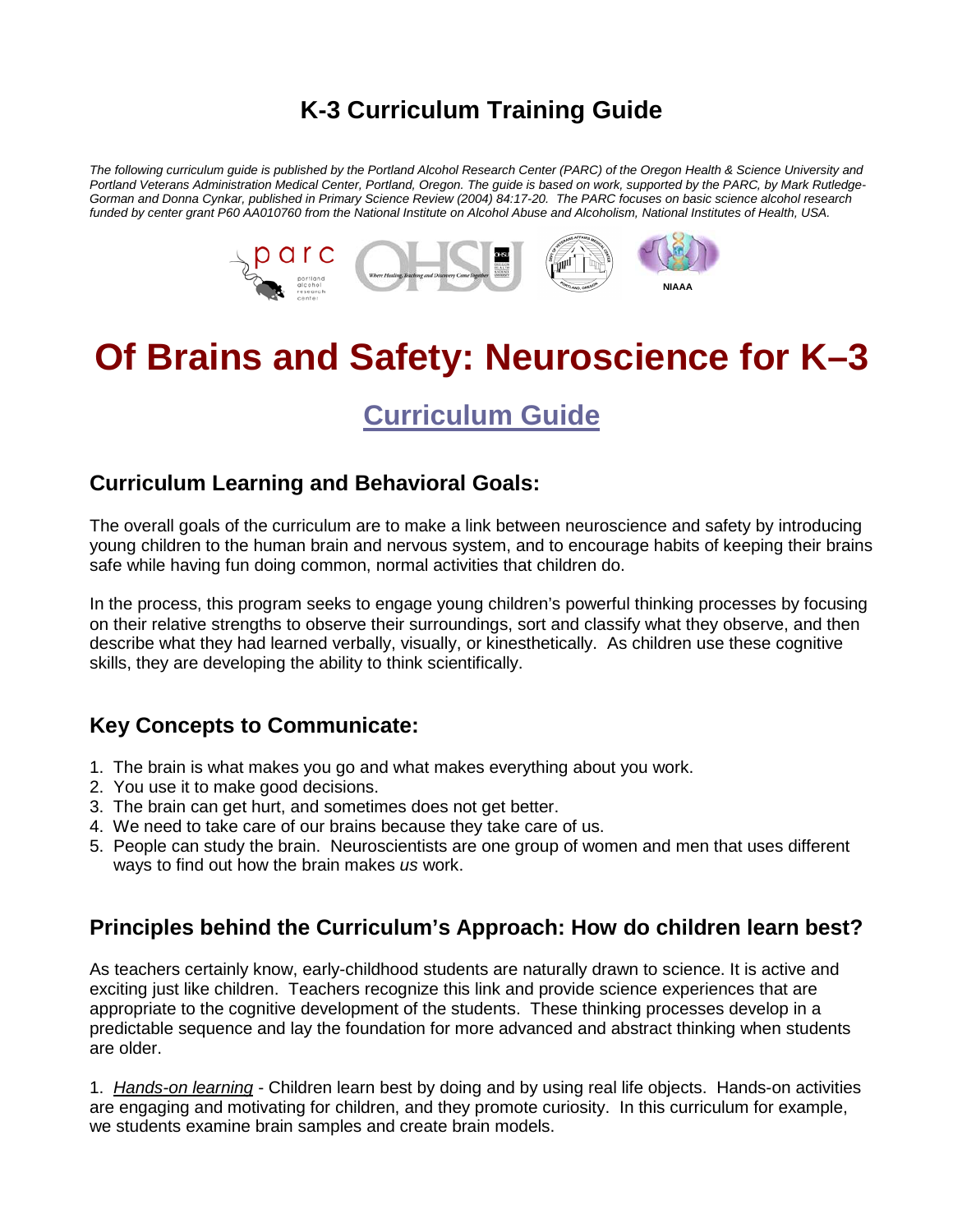2. *Inquiry* - Science experiences are guided by questions. As answers are pursued, new questions arise. This curriculum asks questions such as: "What does your brain do?" and "Can your brain get hurt?"

3. *Multi-sensory methods* - As more senses are used, information gathering is maximized. This curriculum employs auditory, visual and tactile stimuli.

4. *Student interaction* - Having students work cooperatively facilitates the exchange of ideas. During the brain program the children interact in a full group, in small groups, and one-on-one with peers and adults. Students' observations and discoveries promote more curiosity and inquiry.

## **Suggested Personnel for Presenting the Brain Curriculum:**

Scientists (2) Teacher (1) Parent helpers / teacher's aides (see adult to child ratio below)

For a Kindergarten class, a 1:4 ratio of adults to children is suggested to help students with activities, plus 1 scientist to rove and/or prepare for the next activity. Therefore, for example, a class of 25 Kindergarten students ideally would have a total of 6 adults participating.

For children in grades 1-3, the ratio of adults to children could gradually be reduced to 1:5.

## **Step-by-Step Lesson Plan:**

#### **Coordinating with the Classroom Teacher Prior to the Program Presentation Date**

- 1. 1-2 weeks in advance of your presentation date, meet with the hosting classroom teacher.
- 2. Go over the curriculum together.
- 3. Please discuss goals and expectations, background information about the class, and roles:
	- a. the teacher's goals and your goals for the program
	- b. any portions of the curriculum that may be problematic or need modification
	- c. any difficult situations or responses from children that the teacher or you anticipate
	- d. how the curriculum fits with the class's overall science curriculum
	- e. scientific concepts and areas of science that the children have studied before your program
	- f. why this curriculum is being presented in the class now
	- g. how many students and adults will participate
	- h. any special needs children, and what accommodations can be done
	- i. the roles and tasks during the program that you, the teacher, and other adults will carry out
- 4. Go over the location of equipment and activity stations:
	- a. where can the laptop and Powerpoint projector be set up
	- b. is there a screen in the classroom; does one need to be brought in
	- c. do you need an extension cord? Is one available?
	- d. is there room for the children to move around for the various activities?
	- e. is any special permission needed from school, parents, etc. for the program?
	- f. are water-based markers, clear tape, and scissors available in the classroom for the children?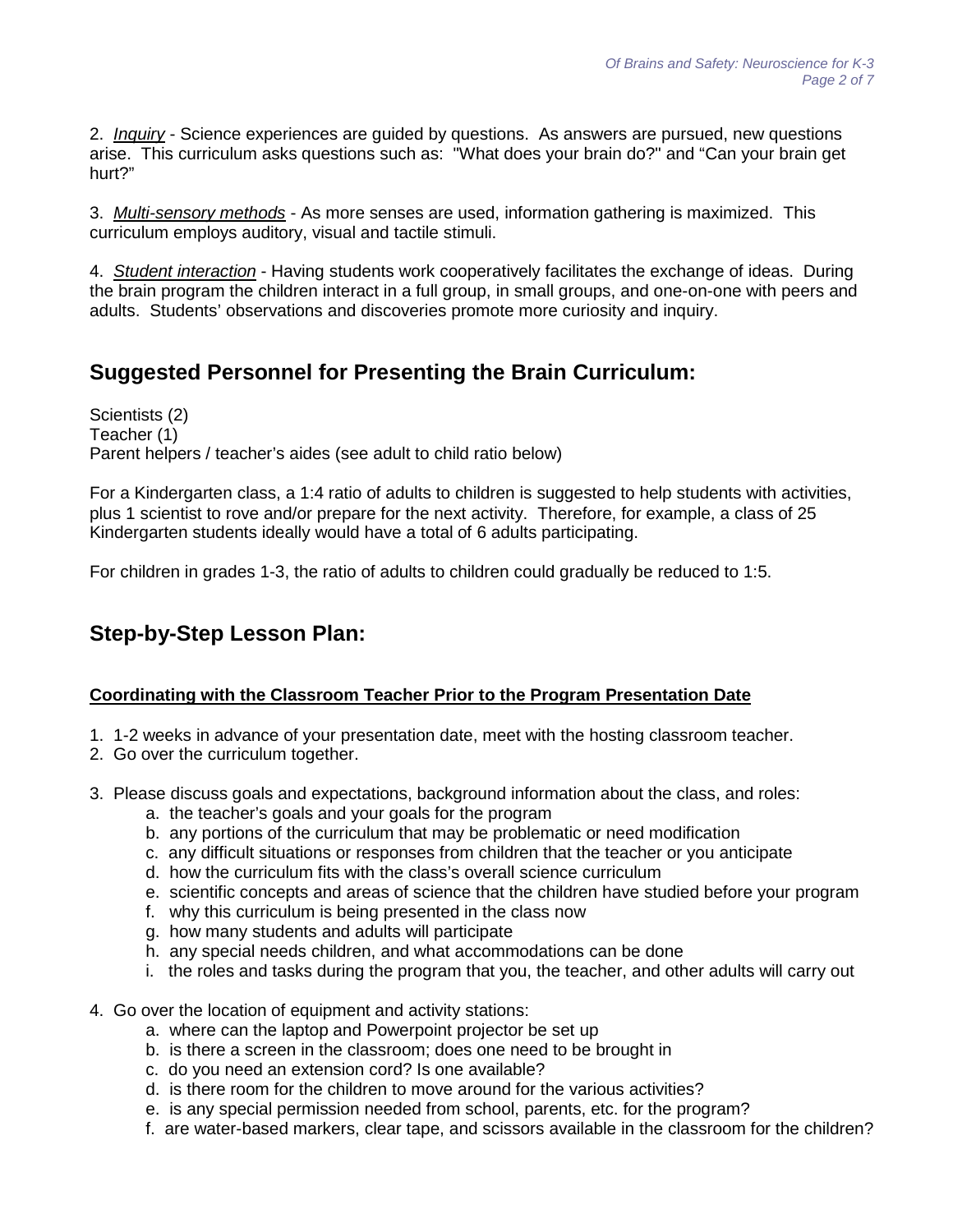- 5. Ask if there is anything else you should know?
- 6. Two-three days before the program, call to reconfirm everything with the classroom teacher.

#### **Making the Presentation: Introduction to the Class**

- 1. Introduce yourself and describe what the teacher has told you about the class
- 2. Assess what the children know about the human brain and keeping it safe
	- a. What does your brain do?
	- b. How does your brain find out things?
	- c. Does your brain need exercise?
	- d. How do you exercise it?
	- e. Can your brain get hurt? How?
	- f. Why can you brain get hurt if your head is so hard?
		- i. Bring out and show a brain in a jar
		- ii. What's it look like to you?
	- g. Who rides a bike now? (Show of hands.) Who wants to learn to ride a bike?
	- h. Do you have to wear a helmet when you ride your bike?
		- *(The State of Oregon requires bike riders to wear helmets if they are 16 years old or younger. But, it's a good idea if everyone who rides a bike wears one.)*

#### **Bike Helmet Demo**

- 1. Bring out a bike helmet, with very loose fitting straps
	- a. Who wears a bike helmet? Who has a bike helmet?
	- b. What does a bike helmet do?
	- c. If you ride a bike, can your bike helmet do that if you don't have it on?
- 2. Bring out two eggs and a small bucket, and paper towels
	- a. Ask for a volunteer; ask her/his name
	- b. Put the small bucket on the floor and discuss what would happen if we dropped an egg into it
	- c. Ask if we should test that hypothesis
	- d. Have the volunteer drop one egg into the bucket
	- e. Examine the results: the hard shell cracked open and the soft insides got smooshed *(If the bucket fails to catch the egg, the paper towels may come in handy)*
	- f. Thank your volunteer and have her/him sit down
- 3. Ask for another volunteer; ask her/his name
	- a. Set aside the small bucket and scrambled egg
	- b. Ask, What we could do to protect an egg and prevent it from cracking?
	- c. We don't have a bike helmet for an egg, but we do have… the impact-resistant egg vehicle
	- d. Discuss what would happen if we dropped an egg riding in the "vehicle"
	- e. Ask if we should test that hypothesis
	- f. Help the volunteer secure the remaining intact egg in the protective vehicle
	- g. Have the volunteer drop the vehicle
	- h. Examine the results, and discuss

*(If the vehicle fails to protect the egg, the paper towels may again come in handy. You can explain, the egg vehicle, like a bike helmet does not always protect; the best thing is not to have an accident.)*

i. Thank your volunteer and have her/him sit down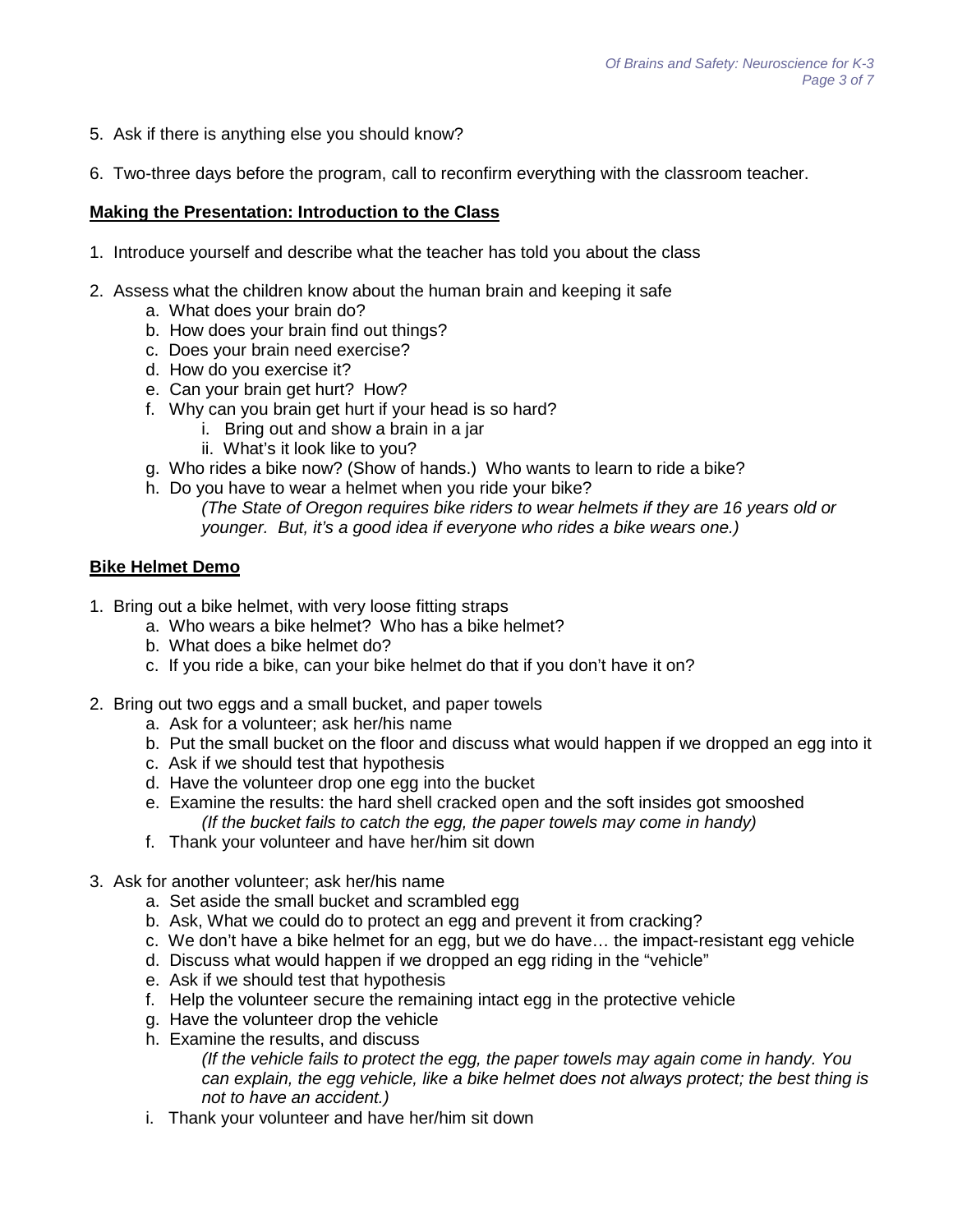- 4. Ask for another volunteer; ask her/his name
	- a. Have the volunteer put on the bike helmet and fasten the loose straps
	- b. Do you think this will work if Johnny/Jenny crashes? Why? What do we need to do?
	- c. Bring out the *Bike Helmet Fitting Guide*
	- d. Fit the helmet properly on the volunteer
	- e. Tell children you will give them a guide to take home, and info on where to get a helmet
	- f. Thank your volunteer and have her/him sit down

#### **Powerpoint Presentation**

As you transition to the ppt presentation, ask if anyone has seen a picture of the human brain?

Slide 1: TITLE SLIDE

| Slide 2: | LOBES - the brain has different parts<br>What are the five senses? Point out general regions related to the senses<br>Discuss why the frontal lobe is so important: deciding what we do                                                                                                                                                                                                                                                                                                                                                                                                                                       |
|----------|-------------------------------------------------------------------------------------------------------------------------------------------------------------------------------------------------------------------------------------------------------------------------------------------------------------------------------------------------------------------------------------------------------------------------------------------------------------------------------------------------------------------------------------------------------------------------------------------------------------------------------|
| Slide 3: | PUZZLE - The brain has lots of smaller parts that fit together<br>If we made the smaller parts different colors, then the brain looks like a puzzle                                                                                                                                                                                                                                                                                                                                                                                                                                                                           |
| Slide 4: | HUMAN BRAIN (SIDE VIEW) – have you ever seen a picture of a real human brain<br>What does it look like to you?<br>Now, what part helps us to walk and balance?<br>And what part helps us decide what we do?<br>Where does the brain work on hearing? touch? taste? smell?<br>What did we leave out? (sight)                                                                                                                                                                                                                                                                                                                   |
| Slide 5: | SCIENTISTS – This woman and this man are two REAL scientists who study the brain.<br>They study what alcohol and drugs do in the brain.<br>Have you heard of alcohol? What is it?<br>What are drugs? When are they good for you? When are they bad for you?                                                                                                                                                                                                                                                                                                                                                                   |
| Slide 6: | HUMAN BRAIN (TOP VIEW) – tell me, what's different about this picture<br>From the top, you see that the brain is divided into two halves, a right side and a left side<br>If we looked inside the brain right here across the middle, what would it look like?<br>Go on to next slide                                                                                                                                                                                                                                                                                                                                         |
| Slide 7: | HUMAN BRAIN SECTION - you can see the right half and the left half<br>Does it look like a ball? Yes/No? Kind of scrunched together?<br>Ask for a volunteer; ask her/his name<br>Bring out a full sheet of newspaper<br>The brain is kind of like a sheet of newspaper because it's folded in on itself<br>Hand the sheet of newspaper to your volunteer<br>If this sheet of newspaper was your brain, how would you get it to fit inside your head?<br>Volunteer scrunches newspaper into a ball<br>Right! Now you can show your family how the brain fits inside your head<br>Thank your volunteer and have her/him sit down |
| Slide 8: | BRAIN FAIR at OMSI - Who likes fairs?                                                                                                                                                                                                                                                                                                                                                                                                                                                                                                                                                                                         |

Who has been to OMSI? What do you do at OMSI? What do you see?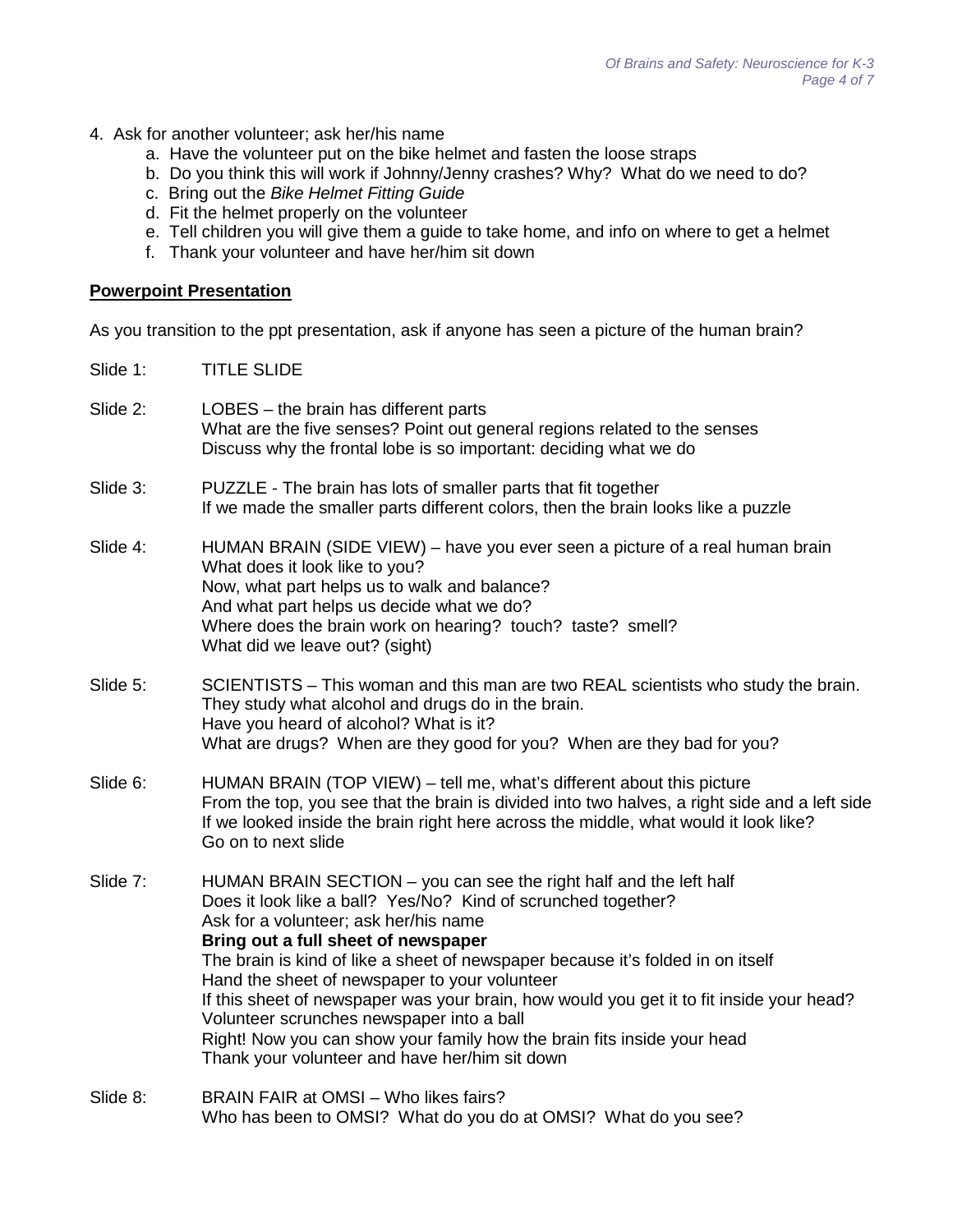There's a special brain fair every Spring at OMSI for you and your families Our scientists are back – they are helping kids make brain models to take home

- Slide 9: Healthy Control v. Alcohol Dependent Explain the two images What do drugs do to the brain? Does it work better? Not as well? The brain of the person who didn't drink alcohol shows a lot more going on Now, what part of you controls what you do and makes everything about you work? So, if your brain is not working so well, what happens to the rest of you?
- Slide 10: NERVES If your hand touches a hot stove, how does it know to jerk away fast? How do messages get from one part of our body to another? The brain is the message center of the body The brain gets messages from outside of the body And, the brain is in charge of messages going from one part of the body to another We have nerves. Nerves are like telephone lines that carry the messages

#### **Make a brain**

Ask five students to form a circle holding hands at the front of the classroom **Make two "telephone lines"**

Ask the remaining students to make 2 lines holding hands along 2 sides of the room

#### **"Connect" the two lines to the brain by holding hands**

#### Two options:

1. Students squeeze hands in sequence to pass a "message" from one neuron to another, and on to brain

2. Pass a paper message along both lines to brain, and then from the brain If the two lines were legs, they could simulate nerve messages involved in walking

#### **"Break" one of the lines**

Demonstrate that the message no longer goes through Ask everyone to take their seats

- Slide 11: LIGHTS ON / LIGHTS OFF -What's going on with the brighter brains on top and the darker brains on the bottom? Which brain would you want?
- Slide12: GAMES One last slide, one of our students came up with a new game: The Synapse The game shows how nerves communicate with each other Small packets of special chemicals go back and forth between the nerve cells

Any questions????

*Announce that we have three activity stations set up for brain projects. Everyone takes turns at each station. Divide the class into three equal groups.*

#### **Activity Station #1: Comparing Brains**

- 1. Compare the different brains
- 2. How are they similar?
- 3. How are they different?
- 4. What does having a larger brain mean? a smaller brain?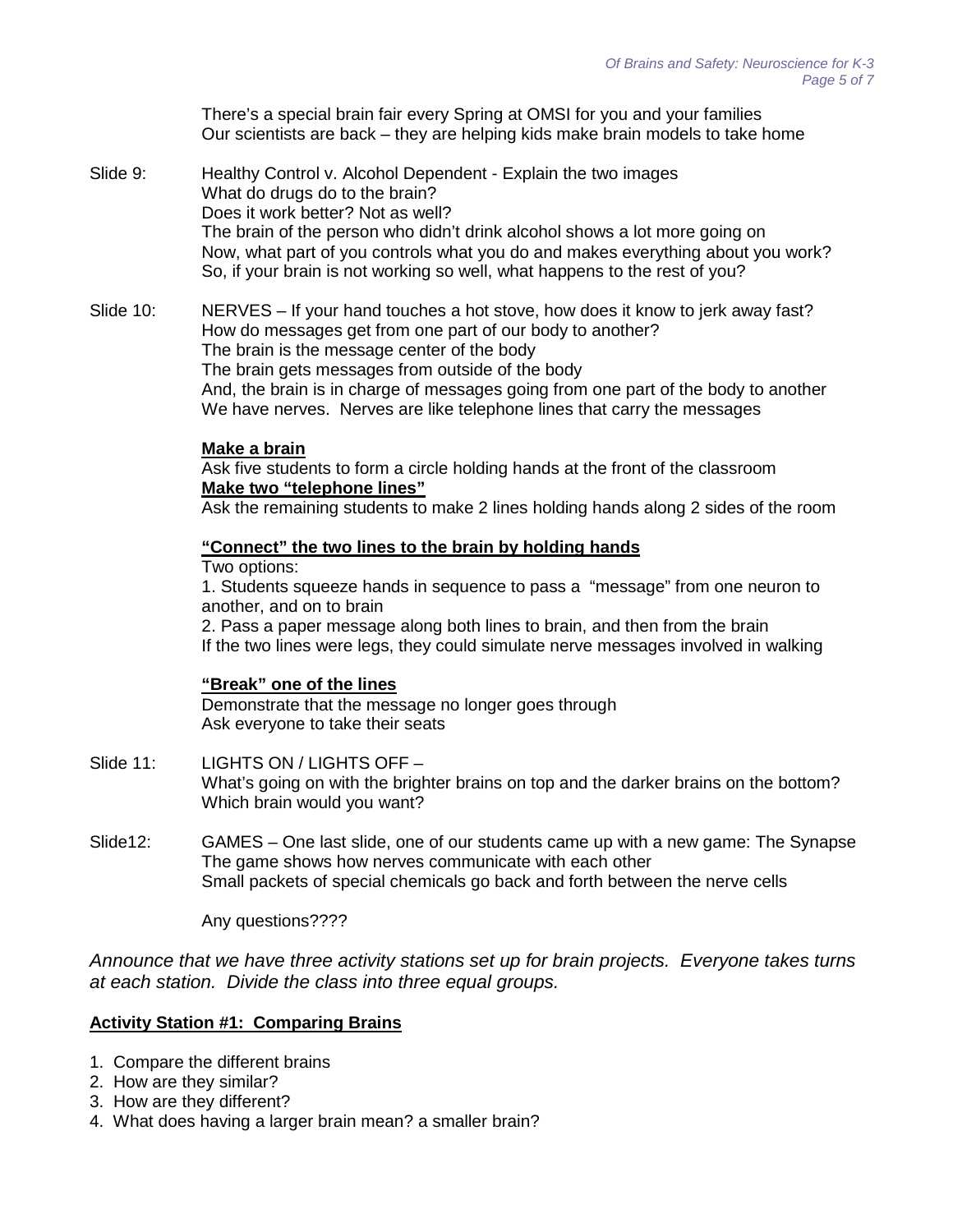- 5. Another good reason to wear a bike helmet:
	- a. Your brain floats in liquid; it can slam against the skull if you get hit in the head
	- b. A bike helmet can reduce how hard the brain hits the skull
	- c. You can show your family this
	- d. Take a jar, put water in it, and put in a small apple or piece of an apple
	- e. The apple floats, but it can still hit the side of the jar

#### **Activity Station #2: Brain Models**

- 1. Use modeling compound to make models of the brain that children can take home
- 2. Each child starts with a ball of compound slightly larger than a golf ball
- 3. Water-based markers can color the compound without transferring the color to hands or table
- 4. Apply the marker, and then knead the compound until the color is distributed as desired
- 5. Divide the compound
	- a. make two equal size large balls
	- b. make two equal size smaller balls
	- c. the size ratio for the large size and smaller size can be about 4:1
- 6. Roll each of the two smaller balls into a "snake" about 1/8" in diameter
	- a. Very gently roll each snake into a ball but DO NOT squeeze or compress
	- b. Each ball looks a bit like a ball of twine; set both aside
- 7. Roll each of the two larger balls into larger "snakes" about 1/8"-1/4" in diameter
	- a. Very gently roll each larger snake into an egg shape, but DO NOT squeeze or compress
	- b. Gently form one egg shape into the right hemisphere and the other into the left
	- b. Then gently attach them together
- 8. Gently form each of the small "twine" balls into the two halves of the cerebellum Connect to the larger hemispheres – Done!
- 9. Put the brain model in a small ziplock plastic bag when finished for the student to take home

#### **Activity Station #3: Brain Hats**

- 1. From a sheet of thin plastic foam cut out a 2" wide strip; use clear tape to form a hatband
- 2. Color one right and one left brain hemisphere; attached plastic stickers as desired
- 3. Identify major brain areas related to the five senses
- 4. Tape the hemispheres to the hatband, try out the hat Done!

#### **Concluding the Program**

- 1. Wrap up with the children:
	- a. What did you like best and least about the program?
	- b. When you go home today, what will you tell your parents and families about the brain?
	- c. Why is the brain important? what does it do?
	- d. How can the brain get hurt?
	- e. How do we take care of our brains.
	- f. Who studies the brain? *(We do! And neuroscientists too!)*
	- g. Who wants to be a scientist?
	- h. Thank them for their invitation and for their participation
- 2. Give each child a "loot" bag to use to carry brain items and safety handouts home